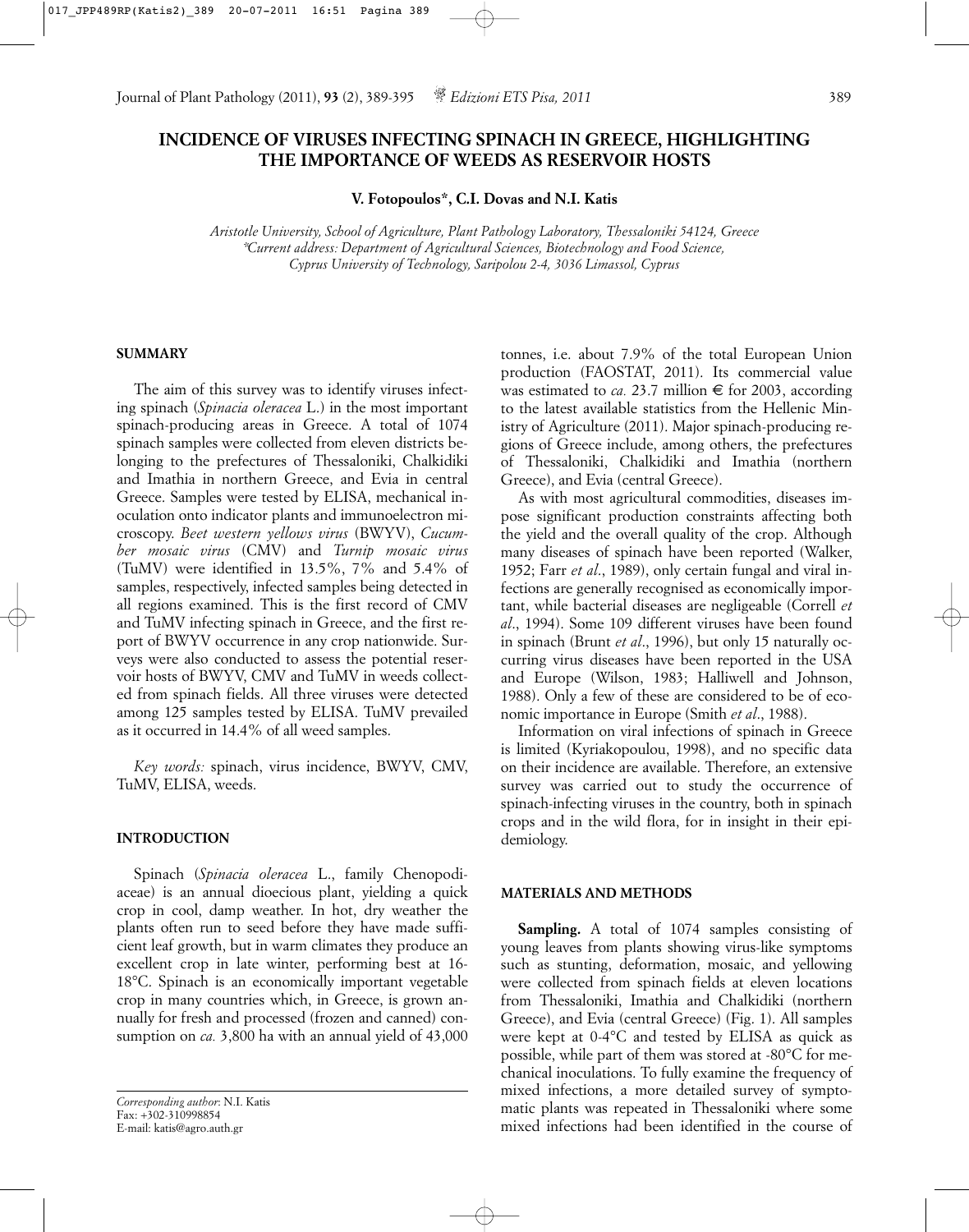

Fig. 1. Sampling areas of infected spinach plants in Greece.

the first survey. Finally, a total of 125 weed samples were collected randomly from the Nea Ionia area in the Thessaloniki municipality either from existing spinach fields or from fields previously cultivated with spinach. Weeds were randomly collected, irrespective of the presence of symptoms (most of them were symptomless), the sampling unit consisting mainly of youngest fully expanded leaves and flowers, when present.

**ELISA** Information on the antisera used in this study is given in Table 1. All spinach and weed samples were tested by double antibody sandwich (DAS), triple antibody sandwich (TAS) and antigen coated plate (ACP) ELISA, as described (Koch and Salomon, 1994; Barg, 1996). All samples were tested for the presence of *Alfalfa mosaic virus* (AMV), *Bean yellow mosaic virus* (BYMV), *Beet mosaic virus* (BtMV), *Beet western yellows virus* (BWYV), *Broad bean wilt virus* (BBWV), *Cucumber mosaic virus* (CMV*), Lettuce mosaic virus* (LMV), *Spinach latent virus* (SpLV), *Tomato spotted wilt virus* (TSWV), *Turnip mosaic virus* (TuMV) and *Watermelon mosaic virus*

(WMV), while weed samples were tested only for the viruses found in spinach. Samples were homogenized in PBS-Tween using an approximate ratio of 1 g tissue/10 ml buffer. IgGs of all antisera were purified by adsorption to protein-A (Sambrook *et al*., 1989). All antisera were diluted with PBS-Tween. Alkaline phosphatase-IgG conjugates were diluted with PBS-Tween containing 2% polyvinylpyrrolidone (PVP) and 0.2% egg albumin. All incubation steps were performed at 37°C for 3 h, except for incubation following sample addition, which was overnight at 4° C. DAS-ELISA was routinely used for detection of CMV, AMV, SpLV, TSWV, BYMV, BBWV1, BBWV2, BWYV, LMV and BtMV. TuMV was detected by TAS-ELISA using culture supernatants containing the monoclonal antibody EMA 67 diluted 1/2500. ACP-ELISA was used for WMV detection (Koch and Salomon, 1994). Plates were coated by adding 100 µl of 1 µg/ml IgGs in each well. Alkaline phosphatase-conjugated IgGs were diluted as shown in Table 1. All tests were performed using 'Nunc Immunoplate II' 96 well microtitre plates (Gibco, UK) while optical density (O.D.)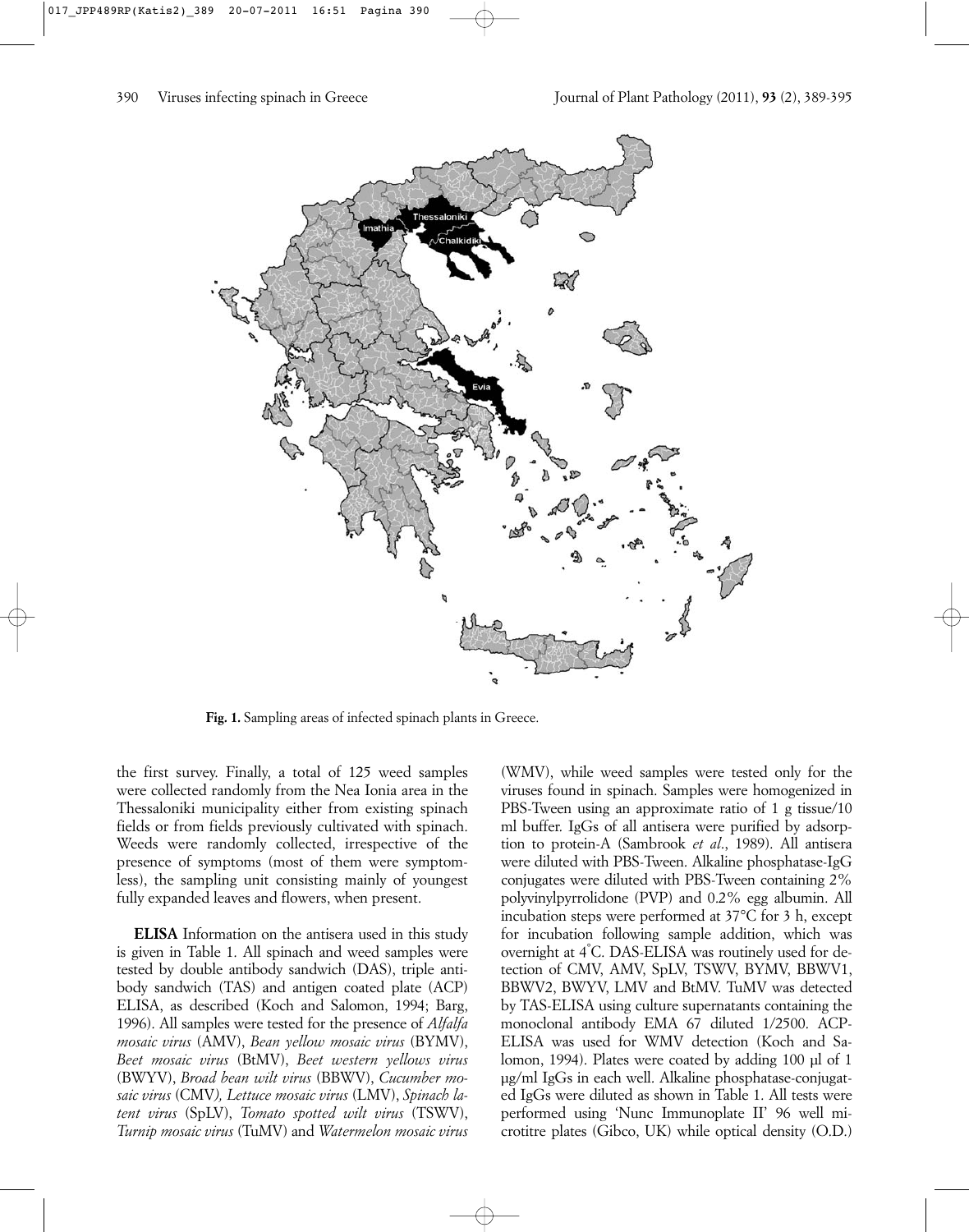**Table 1.** Origin and optimal dilutions of antisera used in this study. "-" indicates lack of conjugate. All antisera were polyclonal raised in rabbit, apart from that provided by Dr. C.E. Jenner against TuMV (EMA 67) which is a monoclonal raised in mouse.

| Specificity | Optimal dilution | Optimal dilution | Source                               |
|-------------|------------------|------------------|--------------------------------------|
|             | of antiserum     | of conjugate     |                                      |
| <b>TSWV</b> | 1:1000           | 1:1000           | Aristotle University of Thessaloniki |
| SpLV        | 1:250            | 1:250            | Aristotle University of Thessaloniki |
| <b>CMV</b>  | 1:1500           | 1:500            | Aristotle University of Thessaloniki |
| <b>WMV</b>  | 1:1250           |                  | Aristotle University of Thessaloniki |
| TuMV        | 1:1000           |                  | IPO-DLO, Holland                     |
| $-1/$       | 1:30             |                  | Dr. C. Jenner, HRI, U.K.             |
| <b>LMV</b>  | 1:1000           | 1:1000           | DSMZ GmbH, Germany                   |
| <b>BYMV</b> | 1:500            | 1:500            | Aristotle University of Thessaloniki |
| AMV         | 1:1500           | 1:1500           | Aristotle University of Thessaloniki |
| <b>BtMV</b> | 1:500            | 1:500            | DSMZ GmbH, Germany                   |
| BBWV1       | 1:1000           | 1:1000           | DSMZ GmbH, Germany                   |
| BBWV2       | 1:500            | 1:500            | DSMZ GmbH, Germany                   |
| BWYV        | 1:1000           | 1:1000           | DSMZ GmbH, Germany                   |

at 405 nm was measured with a Tosoh MPR A4i microplate reader. A sample was considered positive if the absorbance reading was more than twice that of a healthy plant sap extract.

**Immunoelectron microscopy.** Electron microscopy was done following the decoration technique described by Hill (1984), using a Jeol 1200X transmission electron microscope. For virus identification particles from crude leaf extracts in 0.1 M phosphate buffer, pH 7.0, were trapped on carbon-coated plastic grids for 15 min, followed by incubation at 37°C for 1 h with virus-specific antisera. Grids were stained with  $2\%$  (w/v) phosphotungstic acid solution.

**Mechanical transmission.** Test plants were selected mainly from known host ranges of spinach viruses reported by Brunt *et al*. (1996). All viruses recovered were back-inoculated to spinach cv. Polka to fulfill Koch's postulates. For mechanical transmission (Chatzivassiliou *et al.*, 2004), leaf tissues were ground in a mortar in the presence of 0.01 M phosphate buffer pH 7, containing 0.1% sodium sulfite  $(Na_2SO_3)$ . A number of spinach samples showing virus-like symptoms but negative in ELISA were sap-inoculated to the indicator species *Chenopodium quinoa*, *Nicotiana tabacum* cv. Samsun NN and *S. oleracea* cv. Polka. to find out whether they were infected by viruses other thant those looked for by ELISA.

For CMV and TuMV detection, spinach samples infected only by CMV or TuMV and showing high ELISA readings were used for sap inoculation to a total of 18 test plants. Sap from herbaceous indicators that did not show symptoms was inoculated onto *Cucumis sativus* and *C. quinoa* to reveal latent infections by CMV and TuMV, if any. BWYV-infected spinach samples from Thessaloniki area were also sap-inoculated to the following indicator species: *S. oleracea* cv. Polka, *Beta vulgaris* cv. Ultra Moro, *Raphanus sativus* cv. Palla di Neve and *B. rapa* cv. Bency. Healthy samples were tested as negative controls.

# **RESULTS**

In the 1074 spinach samples collected in the couse of the surveys and ELISA-tested for the presence of the viruses listed in Table 1 only BWYV, CMV and TuMV were found with an incidence of 13.5%, 7% and 5.4%, respectively (Table 2). CMV was detected in all four Greek regions inspected, while BWYV and TuMV were found only in three of them. All positive samples had O.D. readings of at least four times that of the average value of two negative controls in each test. Typical symptoms of spinach plants infected in the field by BWYV, CMV and TuMV are shown in Fig. 2 A-C. A more limited survey for mixed infections in some spinach fields in Thessaloniki revealed mixed infections with two or all three of the above viruses (Table 3), the most common being a combination of CMV and BWYV.

**Table 2.** Incidence (%) of CMV, BWYV and TuMV infection in spinach crops from different regions of Greece.

|              |                | Virus incidence (% of plants) |      |      |
|--------------|----------------|-------------------------------|------|------|
| Region       | No. of samples | BWYV                          | CMV  | TuMV |
| Chalkidiki   | 152            | 23.7                          |      |      |
| Thessaloniki | 726            | 10.3                          |      | 4.5  |
| Imathia      | 83             | $\theta$                      | 1.2  | 1.2  |
| Evia         | 113            | 30                            | 17.7 | 21.2 |
| Total        | 1074           | 13.5                          |      | 5.4  |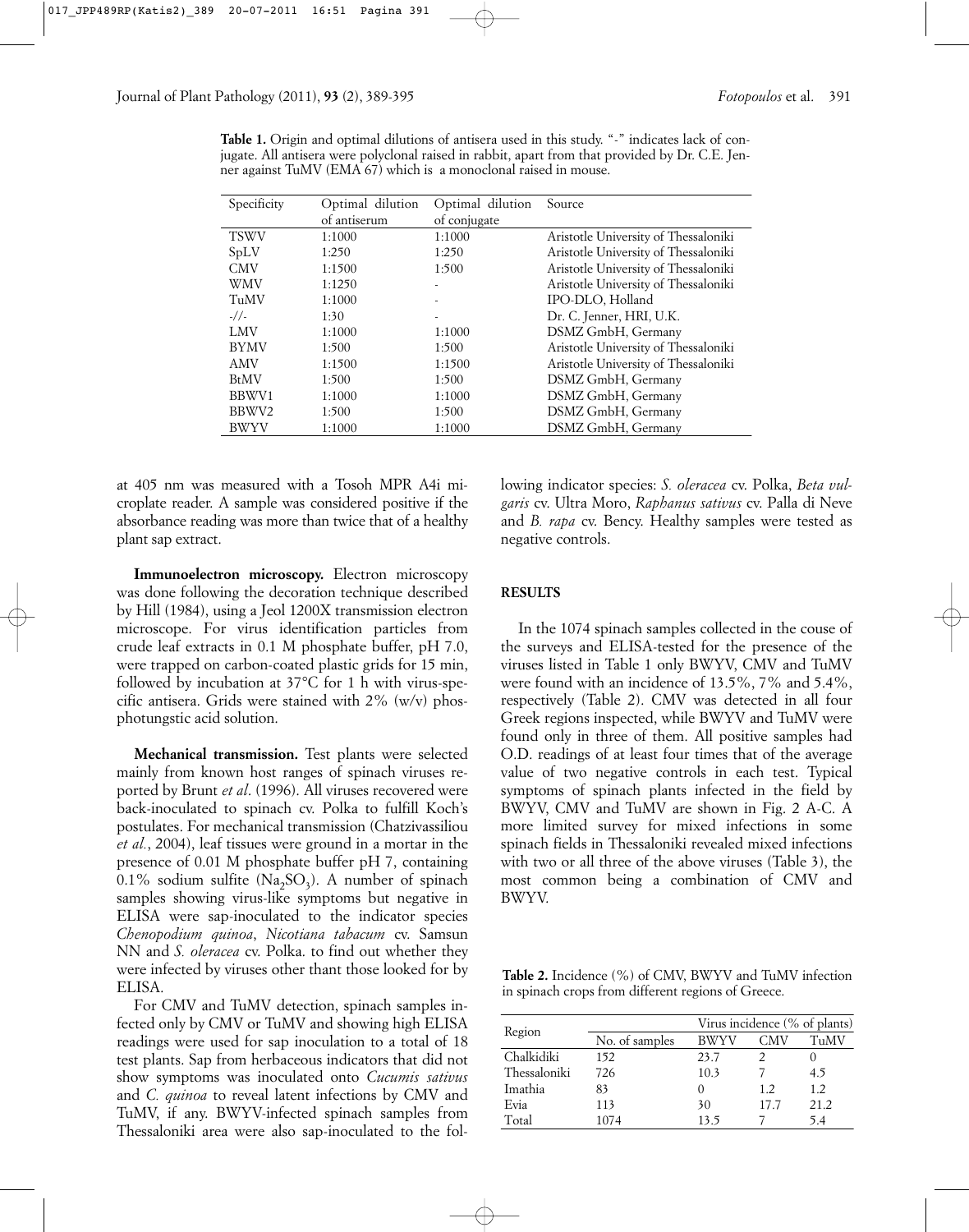**Table 3.** Incidence of various combinations of mixed infections of CMV, BWYV and TuMV in 96 spinach samples from Tessaloniki area.

| Region       | Number of mixed infection samples |                 |               |               |
|--------------|-----------------------------------|-----------------|---------------|---------------|
|              | $CMV+TuMV$                        | CMV+BWYV        | TuMV+BWYV     | CMV+TuMV+BWYV |
| Thessaloniki | $5/96(5.2\%)$                     | $12/96(12.5\%)$ | $5/96(5.2\%)$ | $6/96(6.2\%)$ |

**Mechanical transmission**. Some symptomatic plants were ELISA-negative and failed to produce infections to mechanically inoculated hosts including back-inoculated spinach, suggesting that they were not infected by any readily mechanically transmissible virus or that the symptoms shown could be due to genetic abnormalities, pesticide toxicity, or nutritional disorders (mineral excesses or deficiency)

CMV-infected spinach crops reproduced the expected symptoms on indicator plants, including chlorotic local lesions in *C. amaranticolor* and *C. quinoa*, systemic mosaic in *C. sativus* and necrotic local lesions in *Vigna unguiculata* (Table 4). In addition, all symptoms observed in CMV-infected spinach samples in the field were successfully reproduced by mechanical inoculation, including distinct stunting of the plant, progressive chlorosis starting from the younger leaves then expanding to the entire foliage, severe curling of younger leaves and necrosis of parts of the older leaves, usually progressing from the outer tips inwards Similarly, TuMV-infected spinach plants induced the expected symptoms on indicator plants (Table 4). Symptoms exhibited by field-infected spinach were successfully reproduced on mechanically inoculated spinach, i.e diffuse yellow systemic mosaic and curling of the inner young leaves (not shown).

As expected, inoculations onto herbaceous hosts from none of the BWYV-infected spinach induced symptoms, confirming the fact that BWYV is not saptransmissible (Correll *et al*., 1994; Brunt *et al.*, 1996). Vector transmission of this virus was not attempted.

**Electron microscopy**. Isometric particles 26 and 29 nm in diameter were detected and identified as BWYV or CMV virions based on decoration with the respective

![](_page_3_Picture_9.jpeg)

**Fig. 2.** Symptoms of infected spinach plants in the field. A. Spinach plant infected with TuMV and BWYV. B. BWYV-infected spinach plant showing curling of outer leaves, necrosis of crown leaves and general stunting. C. Spinach plant infected with CMV (on the right): plant is severely stunted, the entire foliage is completely chlorotic, younger leaves show an inward rolling of thee margins, while the crown leaves are necrotic. All photographs taken in fields from Thessaloniki.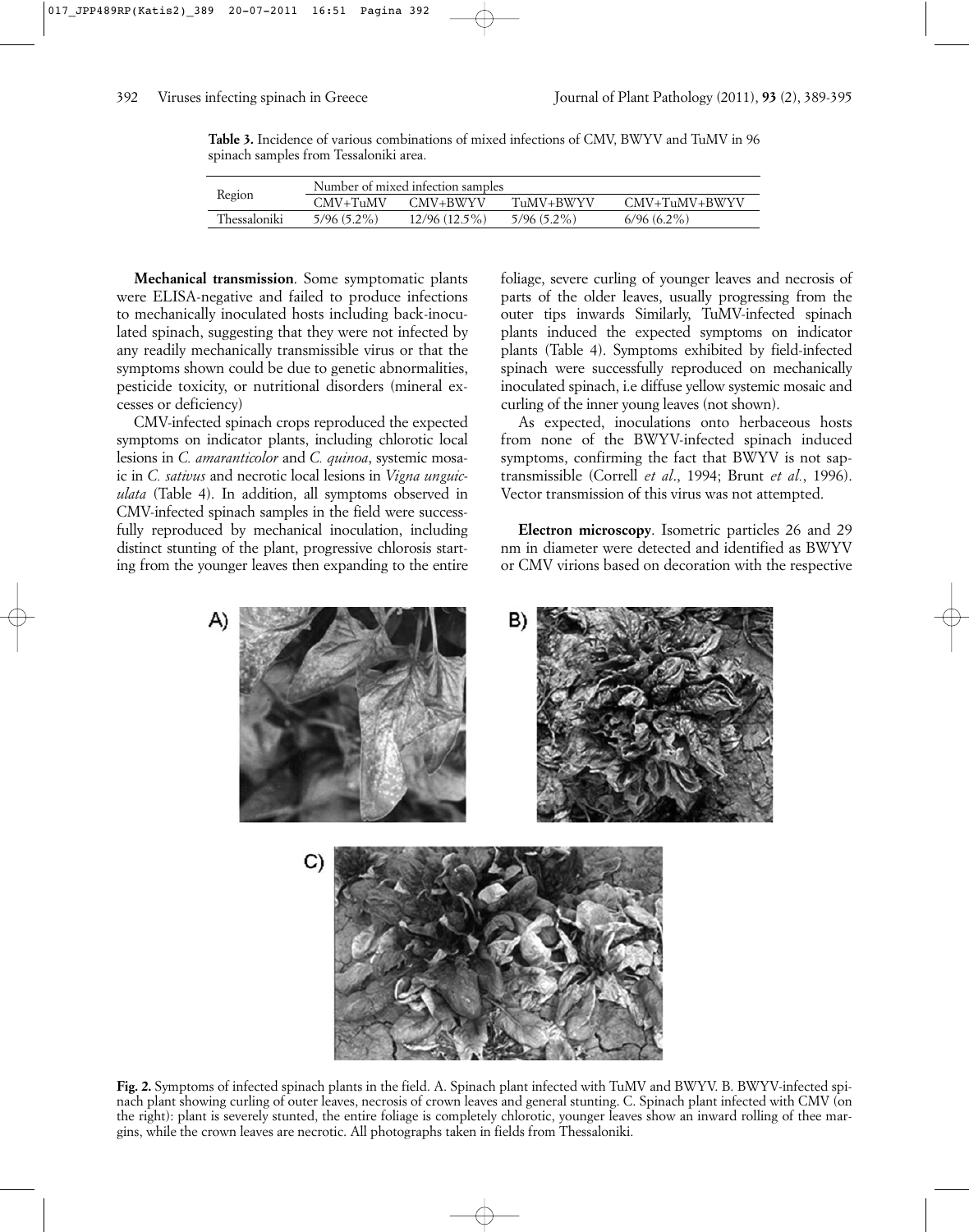| Host                               | CMV         | TuMV         |
|------------------------------------|-------------|--------------|
| Amaranthaceae                      |             |              |
| Beta vulgaris cv. Maribo Ultramoro | LI          | NI           |
| Chenopodium amaranticolor          | <b>CLL</b>  | <b>CLL</b>   |
| C. quinoa                          | CLL.        | CLL.         |
| <i>Spinacia oleracea</i> cv. Polka | St, SLC, Cu | CLL, SM, Cu, |
| Asteraceae                         |             |              |
| Cichorium endiva cv. President     | ΝI          | NI           |
| <b>Brassicaceae</b>                |             |              |
| Brassica oleracea var. gemmifera   | NI          | NI           |
| B. rapa cv. Bency                  | NI          | SM.          |
| Raphanus sativus cv. Palla di Neve | NI          | <b>SYMo</b>  |
| R. sativus cv. Supremo             | NI          | NI           |
| Cucurbitaceae                      |             |              |
| Citrullus lanatus cv. Galaxy       | NI          | NI           |
| Cucumis melo cv. Nobel             | NI          | NI           |
| C. sativus cv. Cetriolo Lungo      | SM          | NI           |
| Cucurbita pepo                     | SM          | NI           |
| Fabaceae                           |             |              |
| Phaseolus vulgaris cv. Green Crop  | NI          | NI           |
| Vicia faba                         | NI          | NI           |
| Vigna sinensis                     | NLL         | NI           |
| Solanaceae                         |             |              |
| Nicotiana glutinosa                | LI          | NI           |
| N. tabacum cv. Samsun NN           | LI          | NI           |

**Table 4.** Host responses to mechanical inoculation with CMV and TuMV.

CLL: chlorotic local lesions; St: stunting; SLC: systemic leaf chlorosis; NI: not infected; SM: systemic mosaic; NLL: necrotic local lesions; SYMo: systemic yellow mottle; Cu: curling; LI: latent infection.

**Table 5.** Incidence of BWYV, CMV and TuMV in weeds sampled in spinach plots.

|                        | Common name           | Number of samples infected with: |                   |                  |  |
|------------------------|-----------------------|----------------------------------|-------------------|------------------|--|
| Weed species           |                       | <b>CMV</b>                       | <b>BWYV</b>       | TuMV             |  |
| Asteraceae             |                       |                                  |                   |                  |  |
| <i>Aster</i> spp.      |                       | $(0\%)$<br>0/3                   | $1/3$ $(33.3\%)$  | $3/3$ (100%)     |  |
| Cirsium arvense        | Canada thistle        | $(0\%)$<br>0/1                   | $1/1(100\%)$      | $(0\%)$<br>0/1   |  |
| Conyza canadensis      |                       | $(20\%)$<br>1/5                  | $2/5$ (40%)       | $(20\%)$<br>1/5  |  |
| Sonchus oleraceus      | Annual sowthistle     | $(0\%)$<br>0/1                   | $1/1(100\%)$      | $(0\%)$<br>0/1   |  |
| Xanthium strumarium    | Heartleaf cocklebur   | 0/1<br>$(0\%)$                   | 0/1<br>$(0\%)$    | $1/1$ (100%)     |  |
| Chenopodiaceae         |                       |                                  |                   |                  |  |
| Amaranthus spp.        | Pigweed               | $(0\%)$<br>0/1                   | $(0\%)$<br>0/1    | $(0\%)$<br>0/1   |  |
| Amaranthus retroflexus | Redroot pigweed       | $0/38$ $(0\%)$                   | $(2.6\%)$<br>1/38 | $1/38$ $(2.6\%)$ |  |
| Chenopodium album      | Lambsquarters         | $0/15$ $(0\%)$                   | $(0\%)$<br>0/15   | $10/15(66.6\%)$  |  |
| Convolvulaceae         |                       |                                  |                   |                  |  |
| Convolvulus arvensis   | Field bindweed        | $(0\%)$<br>0/2                   | $2/2$ (100%)      | $(0\%)$<br>0/2   |  |
| Cyperaceae             |                       |                                  |                   |                  |  |
| Cyperus rotundus       | Purple nutsedge       | $(0\%)$<br>0/4                   | $(50\%)$<br>2/4   | $2/4$ (50%)      |  |
| Portulacaceae          |                       |                                  |                   |                  |  |
| Portulaca oleracea     | Common purslane       | $1/18$ (5.5%)                    | 0/18<br>$(0\%)$   | 0/18(0%)         |  |
| Solanaceae             |                       |                                  |                   |                  |  |
| Solanum elaeagnifolium | Silverleaf nightshade | $1/6(16.6\%)$                    | 0/6<br>$(0\%)$    | $(0\%)$<br>0/6   |  |
| Solanum nigrum         | Black nightshade      | 0/12(0%)                         | 0/12<br>$(0\%)$   | $0/12$ $(0\%)$   |  |
| Zygophylaceae          |                       |                                  |                   |                  |  |
| Tribulus terrestris    | Puncturevine          | $(0\%)$<br>0/2                   | $(0\%)$<br>0/2    | $(0\%)$<br>0/2   |  |
| Poaceae                |                       |                                  |                   |                  |  |
| Setaria verticilata    | Bristly foxtail       | $(0\%)$<br>0/2                   | 0/2<br>$(0\%)$    | $(0\%)$<br>0/2   |  |
| Sorghum halepense      | Johnsongrass          | $0/14$ $(0\%)$                   | 0/14<br>$(0\%)$   | $0/14$ $(0\%)$   |  |
| Total                  |                       | $3/125$ $(2.4\%)$                | 10/125(8%)        | 18/125 (14.4%)   |  |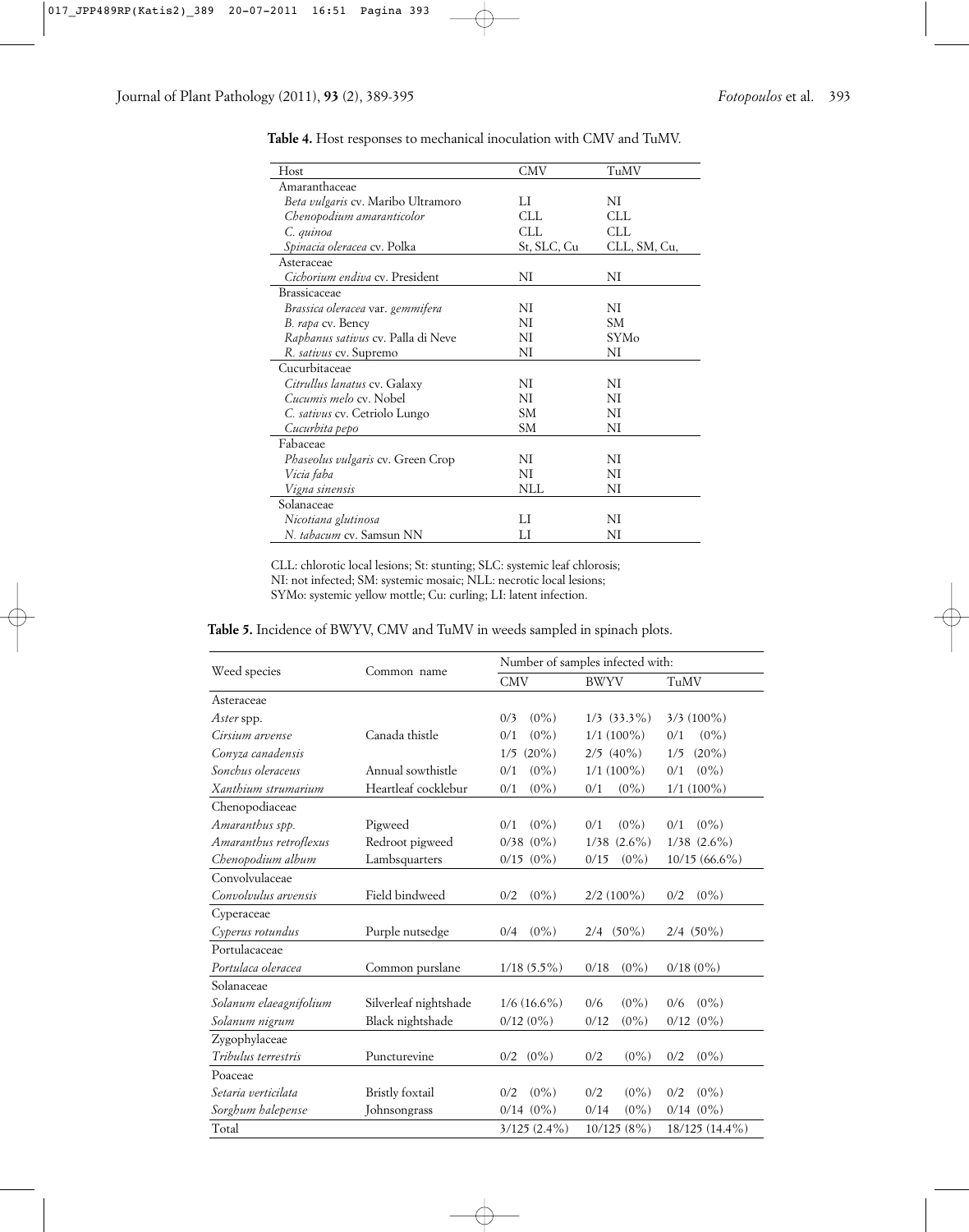antisera, and filamentous particles 720 nm long were detected in the case of TuMV-infected samples (not shown).

**Weeds as virus reservoirs.** The three viruses found in spinach (CMV, BWYV and TuMV) were also identified in a number of weed species, TuMV being the prevailing one followed by BWYV and CMV (Table 5). Infection levels were very high in the case of TuMV, which infected approximately 15% of all weeds sampled, covering four different plant families. However, mechanical transmission tests produced variable results, i.e. all three CMV-infected samples produced local chlorotic lesions on *C. quinoa*, whereas TuMV-infected samples of only two weed species (*C. album* and *Xanthium strumarium*) produced symptoms in the test plants*.* As expected, no mechanical transmision was obtained from any of the BWYV-infected samples.

## **DISCUSSION**

To our knowledge, only two published reports provide epidemiological information on spinach viruses, one from the UK (Bailiss and Okonkwo, 1979) and the other from Texas (Halliwell and Johnson, 1988). Thus, the present study represents the third wide range investigation aimed at gathering information on the occurence and prevalence of viruses infecting this crop. The presence of CMV and TuMV in Greek spinach crops was reported earlier by Kyriakopoulou (1998) but virus incidence was not determined. On the other hand, no previous record of BWYV occurrence in any Greek crop seems to exist. Therefore, this represents the first report of this virus form Greece.

The only viruses infecting spinach in the surveyed areas were CMV (7% incidence), TuMV (5.4% incidence) and BWYV (13.5% incidence). Their presence in northern and central Greece, indicates that they have a nation-wide distribution in spinach crops.

TuMV had the lowest infection level, and did not occur in Chalkidiki (northern Greece). This can be explained examining the crop rotation history of this region. The fields inspected in Chalkidiki are located in an area where only tomato and spinach have been grown for many consecutive years. Tomato is a natural host of CMV and BWYV (Brunt *et al*., 1996), but not of TuMV, therefore, it does not constitute a natural source of inoculum for this virus. Conversely, the areas with the highest level of TuMV infection (Evia and Thessaloniki) have a long history of vegetable crop growing. All fields surveyed were surrounded by plots hosting a variety of vegetables, including cauliflower, turnip, eggplant, pepper and lettuce. Since most of these species are natural TuMV hosts (Brunt *et al*., 1996), more than likely they represent inoculum sources.

Mixed infections are common in some fields of Thessaloniki, where 28 of 96 samples were infected with at least two of the three viruses. This is not surprising, infection with two or even more viruses being not an uncommon phenomenon (Matthews, 1991). The most frequent combination of viruses was CMV with BWYV (in accordance with individual incidence levels), although every other possible combination of the three viruses was detected in single spinach samples. Such mixed infections may complicate diagnosis based on biological detection methods alone, especially if host responses are variable (Zink and Duffus, 1972).

In our study the presence of CMV, BWYV and TuMV was verified by ELISA in 11 species of weeds belonging to 6 families sampled from spinach-growing fields, thus leading to the conclusion that these weeds act as a source of viral inoculum. An interesting finding was that the infection rate of weeds with each of the viruses detected does not seem to tally with that observed in spinach. In fact, CMV, the prevalent spinachinfecting virus the area of Nea Ionia (Thessaloniki) with an infection rate of about 59%, occurs only in less than 2.5% of the weeds. The prevalence of this virus in spinach can be explained by the fact that it has an extremely wide host range of about 750 species, most of which are important agricultural and horticultural crops (Smith *et al*., 1988). Many of these crops are actually grown in the area of Nea Ionia, acting as inoculum sources for the virus. All the infected weed species are alleged hosts of the viruses found in them (Bourbos and Skoundridakis, 1990; Shattuck, 1992; Johnstone and Duffus, 1984).

The presence of viruses in spinach crops and associated wild flora, represent a threat for the Greek spinach industry and calls for the implemetation of measures to prevent destructive virus spread and subsequent crop losses. The elimination of weeds that constitute the main virus and vector reservoirs, is generally suggested as an effective procedure for managing viral epidemics (Thresh, 1981). Other control measures include the use of virus-free seed and modified planting and harvesting procedures (Matthews, 1991). In any case, the most efficient way currently used to control viral diseases is the use of resistant cultivars. A number of such spinach cultivars have been produced by classical breeding, espressing resistance to TuMV (Edwardson and Christie, 1991) and CMV (Pound *et al*., 1962). However, a promising stategy for virus disease control is the development of virus-resistant transgenic spinach plants (Provvidenti and Hampton, 1992; Al-Khayri e*t al*., 1993). Such plants could minimize disease control costs and at the same time produce satisfactory yields, thus maximizing growers' profit.